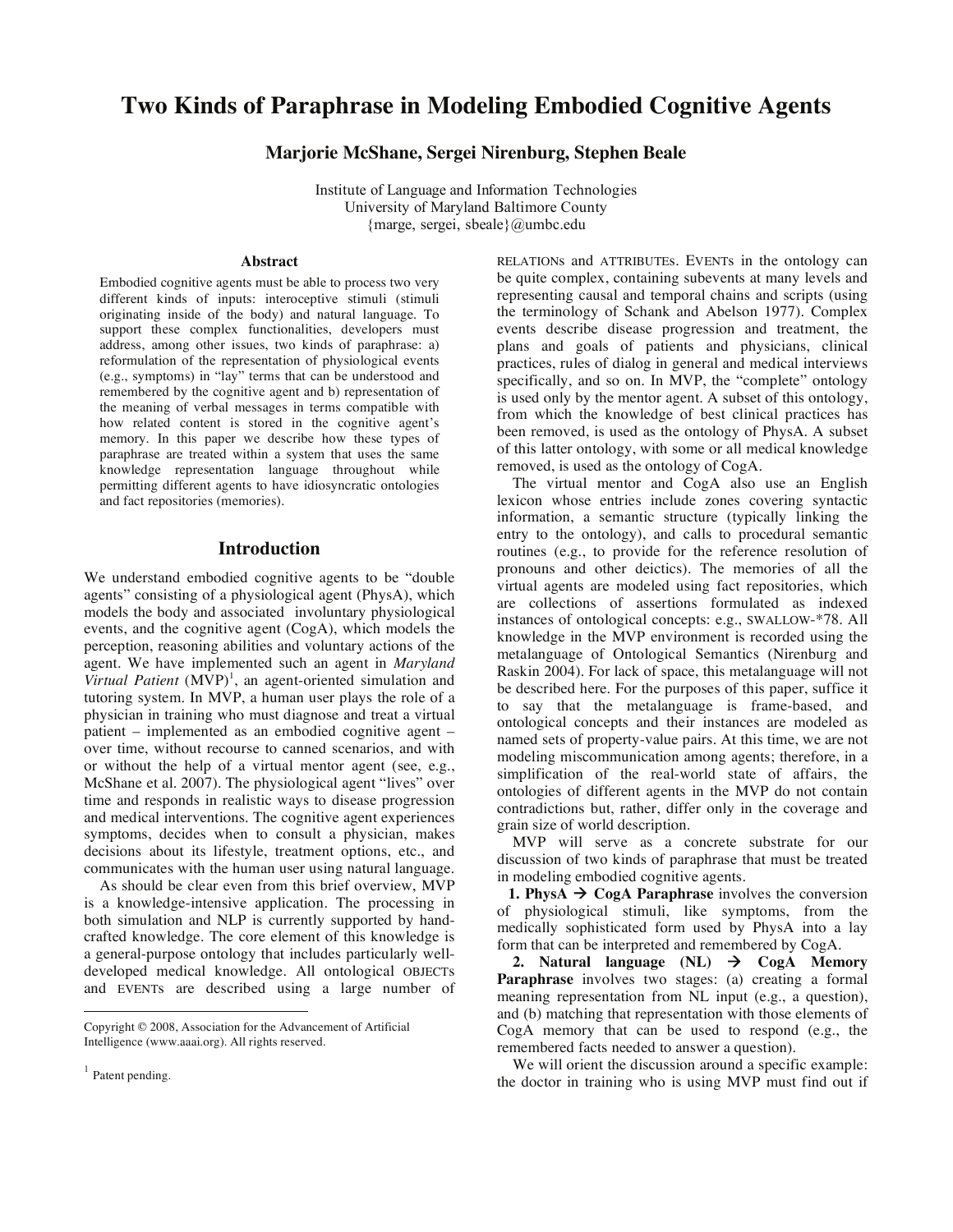the virtual patient suffers from the symptom *dysphagia*, which is difficulty swallowing that might involve food and/or liquid moving more slowly than usual through, or getting stuck in, the esophagus. (Note that we concentrate on dysphasia just for purposes of exposition: any other symptom will require the same kinds of paraphrase processing.) For the dysphasia example, our two types of paraphrasing are relevant as follows:

1a. PhysA  $\rightarrow$  CogA Paraphrase. Whereas PhysA tracks the INTENSITY of the concept DYSPHAGIA over time in the simulation, CogA's ontology certainly does not have this concept; moreover, CogA might not even recognize this as a differentiated symptom – it might be perceived, for example, as a vague discomfort after swallowing. Therefore, when PhysA generates a symptom, CogA must interpret it using ontological primitives that it understands. The translation from the PhysA ontological representation to the CogA ontological representation can yield different paraphrases for different patients, though we expect each patient to use just one paraphrase consistently when remembering a given type of symptom.

**2a. NL → CogA Memory Paraphrase.** The CogA of most patients will not know the English word *dysphagia*, meaning that discussion of this notion with a physician must at least initially use other terms that are known to CogA. If the physician happens to use a formulation that does not precisely match the facts stored in CogA's memory, CogA must be able to recover and make the conceptual link using paraphrase processing.

 In the next section, we describe how the CogA in our system paraphrases the inputs from the PhysA and represents them in terms of its own ontology. Following that, we describe how CogA takes basic meaning representations of incoming dialog turns (obtained through its basic language understander, the OntoSem analyzer; see Beale et al. 2003) and connects the events or states mentioned there with events or states in its memory (fact repository), even if the latter are expressed as (conceptual) paraphrases of the mentioned inputs. Figure 1 illustrates the processes we discuss in the paper.

#### **Creating Memories of Life Experiences**

Virtual patients (VPs) in MVP "live" over time, their pathophysiology changing according to disease scripts that are parameterized to give each patient a particular, differentiated manifestation.<sup>2</sup> As VPs live, they experience symptoms, make lifestyle choices, and have various medical and non-medical events happen in their lives. The path of their disease and treatment centrally depends upon their own decisions and the decisions of the human attending physician (the user of MVP). The perception of such events and their management in the agent's memory must be modeled in a realistic way, meaning in a way that

 $\overline{a}$ 

is compatible with results of earlier perception episodes stored in CogA's memory.<sup>3</sup>



**Figure 1.** A schematic view of the two kinds of paraphrases in modeling agent perception.

 As described earlier, PhysA outputs symptoms, like the INTENSITY of DYSPHAGIA, that might not be directly "understood" by CogA. So the question is, how can one model the communication between PhysA and CogA when they use different ontologies? To explain this, we must describe more closely the ontologies used by PhysA and CogA.

 The simulation engine (PhysA) uses an ontology that reflects the scientific community's knowledge of physiology and pathophysiology. It contains detailed scripts describing normal and abnormal physiology, diagnosis and treatment practices, and so on. For example, the SWALLOW script includes over a hundred subevents including the firing of various nerves, the contraction and relaxation of various muscles, and the stepwise movement of swallowed matter though conceptually divided segments

 $\overline{a}$ 

 $2$  The MVP environment supports the authoring of a library of virtual patients that show clinically relevant distinguishing features.

The modeling of memory management in the MVP addresses such important issues as remembering salient things for an appropriate length of time (in other words, modeling forgetting) and generalizing over repeating states and events.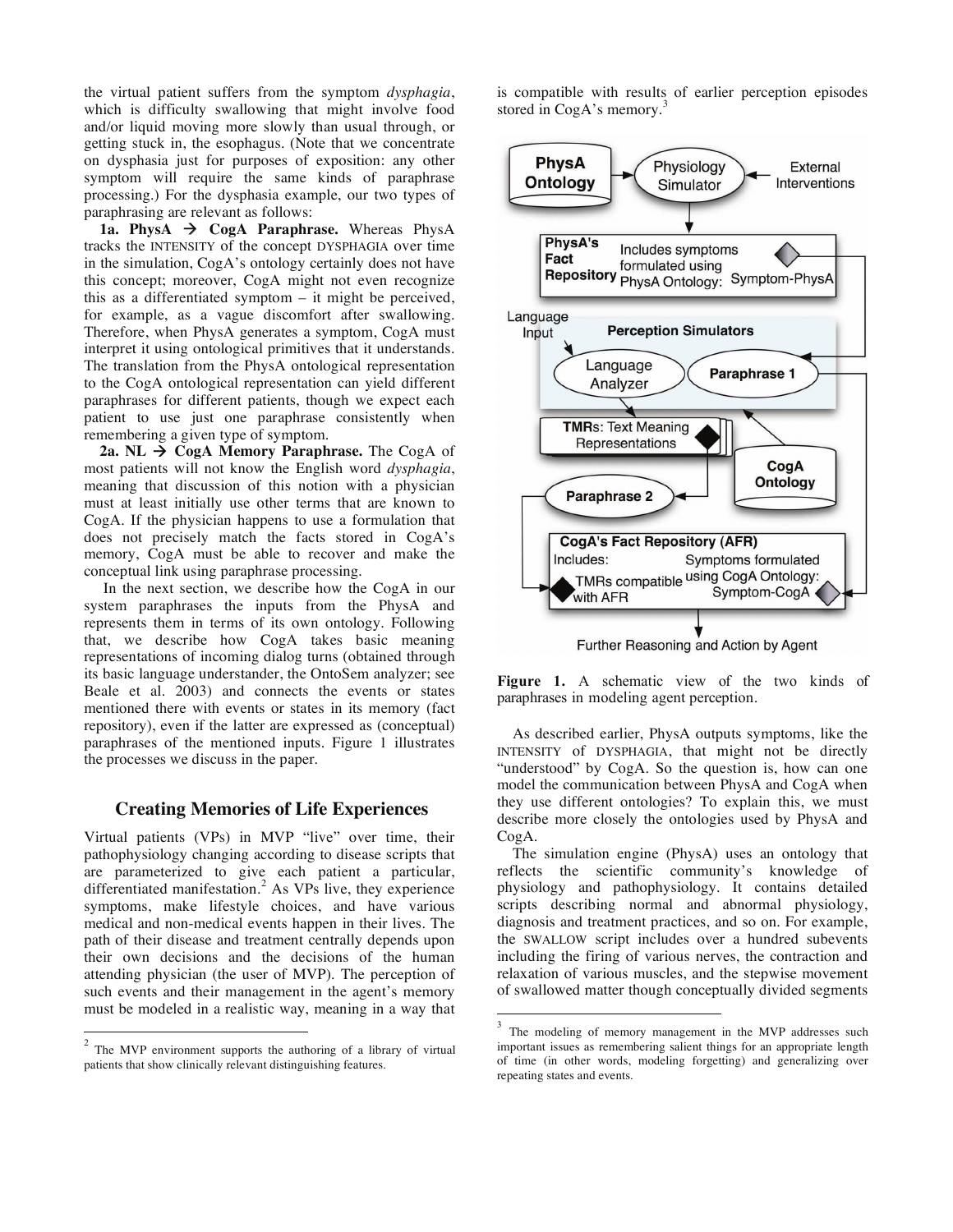of the esophagus. The grain size of description of these events is dictated by the needs of simulation and clinical capabilities: since certain drugs can affect nerve firing and therefore affect swallowing, nerve firing must be explicitly included in the swallow script; as such, if the patient takes the given drugs, its swallowing will be automatically affected accordingly.

 The PhysA ontology also contains descriptions of symptoms, including DYSPHAGIA; we show only a small subset of its properties below. Note that we are not including asterisks before the numbered ontological instances in order to make the descriptions more readable):

```
(DYSPHAGIA
```

```
(IS-A ANIMAL-SYMPTOM) 
(EXPERIENCER ({ACHALASIA/GERD/LERD}-PATIENT )) 
(SYMPTOM-OF-DISEASE GERD LERD ACHALASIA) 
(PRECONDITION 
  (or 
     (WIDTH 
         (DOMAIN (or LUMEN-{50,58,59,60})) 
         (RANGE (< 1.8)))(PRESSURE (DOMAIN LES) (RANGE (> 33)))
```
(PERISTALSIS-EFFICACY (< .9)))))

```
(CAUSED-BY
```
 $\overline{a}$ 

(or MOTION-EVENT-{50,58,59,60,70,78,79,80}))

The IS-A, EXPERIENCER and SYMPTOM-OF-DISEASE slots should be self-explanatory. The first of the three disjunctive preconditions giving rise to DYSPHAGIA is that the LUMEN (hollow cavity) of certain ESOPHAGEAL-SEGMENTs into which a swallowed substance – called a BOLUS – tries to pass is too narrow (less then  $1.8 \text{ cm}$ ) – which can happen, for example, in the presence of a tumor. The second precondition is that the lower esophageal sphincter (LES, the sphincter between the ESOPHAGUS and the STOMACH), is too tight to permit the BOLUS to readily pass through. The third precondition is that there are insufficient peristaltic contractions pushing the BOLUS down the ESOPHAGUS. Any of these eventualities can only occur if a person attempts to swallow. The effect (not shown above) of any of these preconditions being true is the posting of a specific symptom for a specific location in the esophagus.

 Consider the following example, referring to the excerpt of MOTION-EVENT-59 below while doing so. (Note that many of its preconditions and effects are not shown for reasons of space.) Assume that LUMEN- $59<sup>4</sup>$  has a WIDTH of 1.5 cm, and the VP tries to swallow a SOLID-BOLUS. MOTION-EVENT-59, which should take the bolus from LUMEN-58 to LUMEN-59, will (a) occur more slowly than normal (taking 1 second instead of .2 seconds) and (b) an instance of the symptom DYSPHAGIA with an INTENSITY of 2 (on a scale of 0-4) and a LOCATION of LUMEN-59 will be output by the simulator that runs PhysA. This symptom instance will then be passed to CogA.<sup>5</sup>

(**MOTION-EVENT-59** 

```
(tracks 
    (if 
        (WIDTH 
            (DOMAIN (or LUMEN-{50,58,59,60})) 
             (RANGE 1.5 (MEASURED-IN CM))) 
     then 
        (and 
          (DYSPHAGIA 
            (INTENSITY 2) 
            (LOCATION LUMEN-59)) 
          (MOTION-EVENT-59.DURATION 
            (DOMAIN MOTION-EVENT-59) 
            (RANGE 1 (MEASURED-IN SECOND))))
  (PRECONDITION (LOCATION-15)) 
   (THEME (SEM SOLID-BOLUS-1)) 
   (SOURCE (SEM LUMEN-58)) 
   (DESTINATION (SEM LUMEN-59)) 
   (DURATION (DEFAULT .2) (MEASURED-IN SECOND)) 
   (EFFECT (LOCATION-16)) 
(LOCATION-15 
   (DOMAIN (SEM SOLID-BOLUS-1)) 
   (RANGE (SEM LUMEN-58))) 
(BOLUS-1
   (THEME-OF (SEM SWALLOW [+ ontological instance 
number assigned to the original SWALLOW event])))
(LOCATION-16
```
 (**DOMAIN** (SEM SOLID-BOLUS-1)) (**RANGE** (SEM LUMEN-59)))

 Let us now compare PhysA's understanding of swallowing and dysphagia to that of a typical patient. The SWALLOW script in the CogA ontology might contain as few as two subevents: the volitional action of gulping the food/drink, and the automatic action of it somehow moving downward, ending up in the stomach. It is highly unlikely that a patient would imagine swallowing as having a long series of MOTION-EVENTs that are part of a larger event of PERISTALSIS and can be impeded by specific kinds of physiological malfunctions. As a result, CogA will have to express results of perception episodes associated with swallowing in its memory using instances of the limited related ontological knowledge about swallowing available to it.

 An instance of the symptom called DYSPHAGIA in the PhysA ontology might be represented in many different ways in the CogA memory. The following are just a few of many realistic paraphrases. The structures are ontological instances of concepts in the CogA ontology, as stored in the CogA memory. For readability, the examples are presented in a simplified format, with only a relevant

 $\overline{a}$ 

<sup>4</sup> To reiterate, numbered concepts in scripts are *ontological instances*: e.g., many different LUMENs are referred to in the SWALLOW script, each bound to a particular ESOPHAGEAL-SEGMENT.

<sup>5</sup> Remember that the entire SWALLOW script contains hundreds of subevents such as the above; each of these subevents can post symptoms that the cognitive agent must perceive and interpret.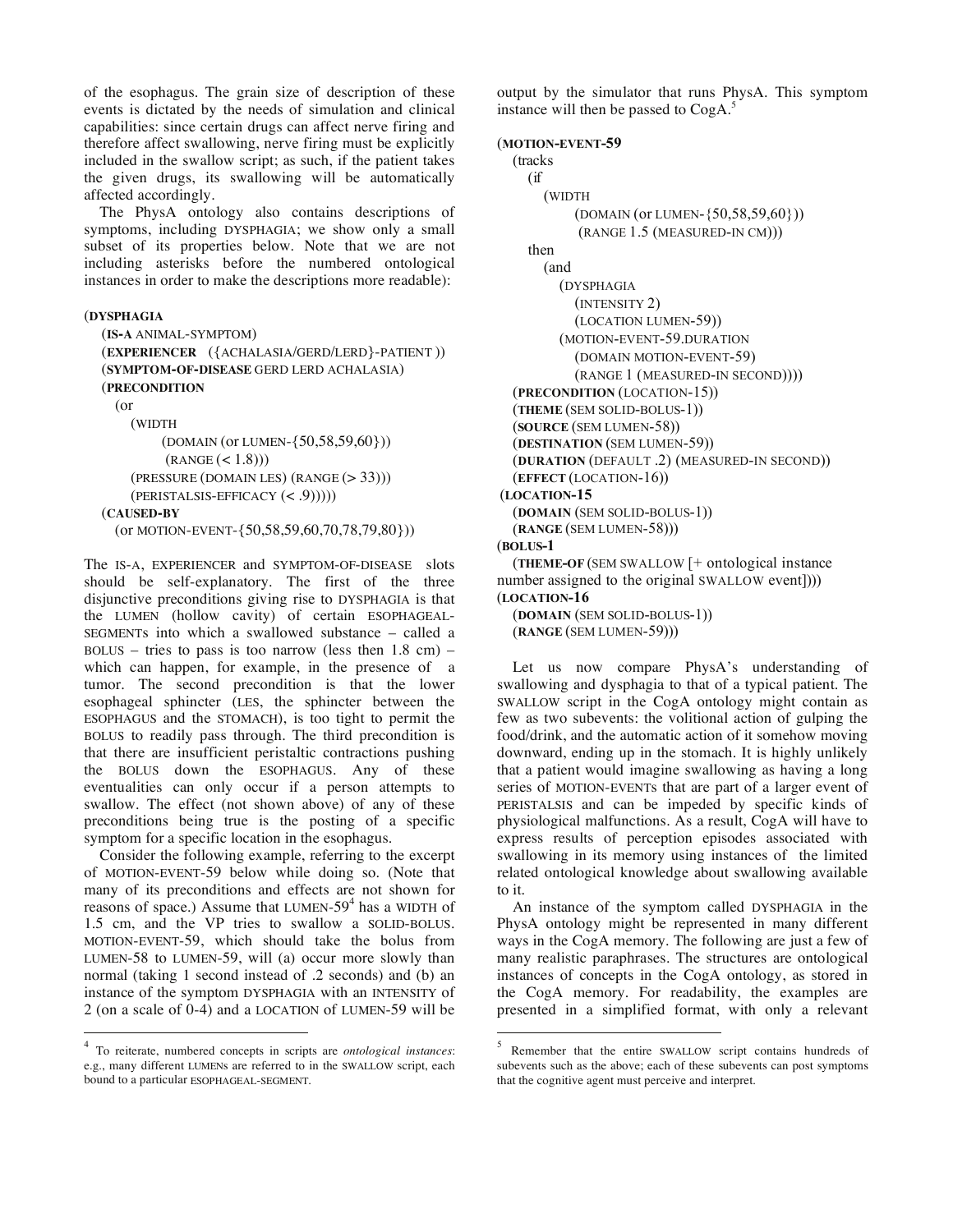subset of their properties shown. The same ontological instance numbers (which would be preceded by \* if we were not simplifying the structures), illustrate co-reference. The rest of the indices signify ontological instances as well. English glosses are provided only for orientation.<sup>6</sup> Note that (1a) would be appropriate only if the VP had a background in clinical medicine or had been taught about its disease by the attending physician. (1d) is further explained in Section 3.

```
1a. dysphagia: 
(DYSPHAGIA (INTENSITY (> 0)))
```
*1b. discomfort in one's esophagus when swallowing:* (DISCOMFORT-1  $(INTENSITY (> 0)) (LOCALION ESOPHAGUS-*1)$  (CAUSED-BY SWALLOW-\*1)) (SWALLOW-\*1 (AGENT HUMAN-\*1)) (ESOPHAGUS-\*1 (PART-OF-OBJECT HUMAN-\*1)) *1c. food gets stuck when swallowing*: (CHANGE-EVENT-\*1 (CAUSED-BY SWALLOW-\*1)

```
 (PRECONDITION MOTION-EVENT-*1) 
   (EFFECT MODALITY-*1)) 
(SWALLOW-*1 
   (AGENT HUMAN-*1) (THEME FOOD-*1)) 
(MOTION-EVENT-*1 
   (THEME FOOD-*1)) 
(MOTION-EVENT-*2 
   (THEME FOOD-*1) 
   (PRECONDITION MOTION-EVENT-*1)) 
(MODALITY-*1 
   (TYPE EPITEUCTIC) (VALUE 0) 
   (SCOPE MOTION-EVENT-2))
```
 There are several ways in which the paraphrasing of interoception could be implemented, ranging from *ad hoc* to sophisticated. The *ad hoc* way is to create an inventory of symptom paraphrases like the one above and then assign one paraphrase to each virtual patient as the way it will remember each symptom. This assignment could be done during patient creation (when physiological features, personality traits, etc., are selected) or automatically – either randomly or heuristically. As regards the latter, a level of medical sophistication could be assigned to each paraphrase and matched to the global level of medical sophistication assigned to each patient. Considering that each disease involves a relatively small number of symptoms, this methodology would not be unduly labor-

 $\overline{a}$ 

intensive. The result would be a realistic degree of variation in how patients conceptualize and talk about their symptoms.

 However, there are theoretically more interesting, generalizable ways to handle the problem of paraphrasing between PhysA and CogA. We have developed a paraphrase algorithm to convert the medically sophisticated representations generated by the PhysA into the less specialized representations that might be expected of "lay" patients. The algorithm takes as input a structure from PhysA's memory, consisting of instances of concepts in the PhysA ontology, O<sub>PHYS</sub>, and generates a paraphrase structure that consists of instances of concepts in CogA's ontology,  $O_{COG}$ . As is clear from the discussion above, paraphrases generated by this algorithm are not fully meaning-preserving: in the general case, the generated paraphrase describes the same event at a coarser-grain level of description.

### **PhysA-to-CogA Paraphrase Algorithm**

This algorithm takes a message describing a symptom generated by PhysA and simulates interoceptive perception by generating the representation of the symptom in terms of CogA's ontology. This representation is then stored in CogA's memory. Our initial version of the algorithm ("Version 0") uses a relatively small set of heuristics. At the time of writing, the algorithm is being tested and evaluated. We do expect to introduce modifications and additional, finer-grain heuristics into it. At present, the algorithm checks whether concepts whose instances are present in the input structure are shared by  $O_{PHYS}$  and  $O_{COG}$ and if so, moves these instances, together with their property-value pairs, to the output without modification. We make a simplifying assumption, reasonable in our simulation and modeling environment, that if the concepts are present in the ontologies of more than one agent, these concepts are identical; that is, we do not permit semantic shifts across ontologies.

If the input contains an instance of a concept,  $I_{MISSING}$ , that is missing from  $O_{COG}$ , then we look for a concept, C<sub>CLOSEST</sub>, that appears in both ontologies such that, according to some measure, it is closest to the  $O<sub>PHYS</sub>$ concept missing from  $O_{COG}$ . If such a concept is found, then we instantiate it as  $I_{RECONSTRUCTED}$ , in the output and add to it any of the properties of I<sub>MISSING</sub> that are defined in  $C_{\text{CLOSEST}}$ . (The properties of  $I_{\text{MISSING}}$  that are not defined in  $C_{\text{CLOSEST}}$  are simply omitted.) If the filler of a property passed from I<sub>MISSING</sub> into I<sub>RECONSTRUCTED</sub> is a concept or a concept instance, then we make sure that it exists in  $O<sub>C</sub>$ . If it does not, we apply to it the same procedure as the one we just described for finding the closest substitute.

## *PhysA-to-CogA Paraphrase Algorithm, Version 0*

Let C(I) denote a concept of which I is an instance.

Let  ${I_{PHYS}}$  denote a set of "top-level" instances of ontological concepts from PhysA's ontology that are present in the input message from PhysA to CogA. An

<sup>6</sup> Note that the language strings provided as glosses can be automatically generated by our system from their corresponding formal representations and vice versa. That capability comes into play when modeling communication between artificial agents and humans.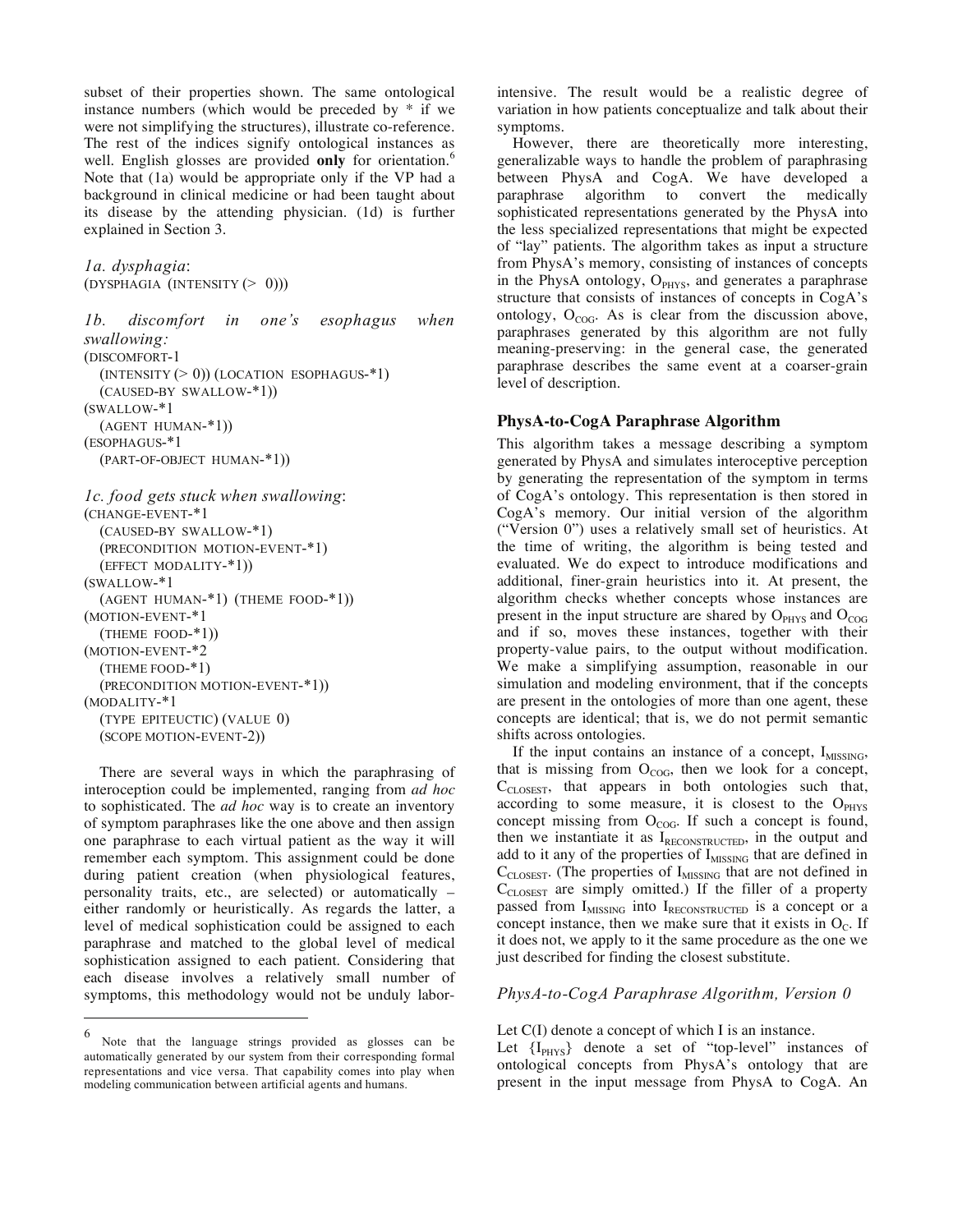instance is top-level if it heads a frame in an interoceptive input message from PhysA to CogA. The result of CogA's perception of PhysA's interoceptive message, which will be stored in CogA's memory, is a set of instances of ontological concepts from CogA's ontology. Let  ${I_{COG}}$ denote the set top-level instances of this output structure.

**foreach** top-level instance  $I_P^I$  in the input,

**if**  $C(I) \in O_C$ 

- **then** { add this instance as  $I_C^J$  to output structure; Insert-Properties $(I_P^I, I_C^J)$ }
- **else** add Create-Closest-Paraphrase $(I_P^I)$  to output structure.

**procedure** Insert-Properties(I<sub>NPUT</sub>, I<sub>OUTPUT</sub>) **foreach** property P in  $I_{INPUT}$ 

**if** P is defined in  $C(I_{INPUT}) \in O_{COG}$ 

- **then if** Filler F of P is a concept  $C \in O_{PHYS}$  or a concept instance I such that  $C(I) \in O_{PHYS}$  and  $C \notin O_{COG}$ ,  $C(I) \notin O_{COG}$  **then** insert Create-Closest-Paraphrase(F) as
	- filler of property  $P$  in  $I_{\text{OUTPUT}}$  **else** insert property P and its value from  $I_{INPUT}$  in  $I_{OUTPUT}$ .

**function** Create-Closest-Paraphrase(I)

**if** C(I) is an ontological instance

**thenif** the concept of which it is an instance is in  $O<sub>COG</sub>$ 

then **return** this concept

- else if subsumption hierarchies of OPHYS and O<sub>COG</sub> up to ancestors with rank below 5 in the ontology' share elements
- **then return** the lowest, closest common ancestor
- **else if** C(I) has a value set for any of the properties PART-OF-OBJECT or PART-OF-EVENT, and a subset of elements of this value set is a con cept is in  $O_{COG}$

**then return** any member of this subset

**else if** C(I) has a value set for any of the properties PRECONDITION or EFFECT, and a subset of elements of this value set is a concept is in  $O_{COG}$ 

**then return** any member of this subset

The paraphrase algorithm is triggered each time PhysA posts a SYMPTOM to be interoceptively perceived by CogA. Let us illustrate its operation on a sample symptom:

(DYSPHAGIA-12 (INTENSITY .2) (LOCATION LUMEN-59) (CAUSED-BY SWALLOW-36))

 $\overline{a}$ 

In this section we will look at how the paraphrase algorithm can generate the paraphrase shown in (1b); it can also generate the paraphrase in (1c) but space does not permit us to detail this process.

 Most CogA ontologies will not contain the concept DYSPHAGIA but will contain its ancestor concept DISCOMFORT.<sup>8</sup> (The path is DYSPHAGIA  $\lt$  DISCOMFORT  $\lt$ SYMPTOM < …) So, DYSPHAGIA can be replaced by DISCOMFORT. The properties INTENSITY, LOCATION and CAUSED-BY are defined in all the ontologies in the MVP environment, as is the event (script) SWALLOW. CogA will likely not understand LUMEN-59: first, it may not know what a LUMEN is to begin with; second, it will not be able to interpret a (numbered) ontological instance of a concept that belongs to a highly specified version of the SWALLOW that is missing from its ontology. However, the swallow script in PhysA's ontology contains information that can be used to paraphrase LUMEN-59:

(LUMEN-59

 $\overline{a}$ 

 (ONTOLOGICAL-INSTANCE-OF LUMEN) (PART-OF-OBJECT ESOPHAGEAL-SEGMENT-59)) (ESOPHAGEAL-SEGMENT-59 (PART-OF-OBJECT ESOPHAGUS))

Using the meronymic property PART-OF-OBJECT, the paraphrase algorithm traces a path from a concept the CogA does not know  $-$  LUMEN-59  $-$  to a concept it does know – ESOPHAGUS. Note that even if the CogA does not know the word 'esophagus', it will still have the concept of esophagus in its ontology, since most people know that there is a body part that connects the mouth to the stomach. We have chosen to call that body part ESOPHAGUS in the ontologies of all of our patients. The paraphraser algorithm, thus, can output the following structure, to be stored in CogA's memory, which matches the knowledge structure in (1b).

 (DISCOMFORT -23 (INTENSITY .2) (LOCATION ESOPHAGUS-1) (CAUSED-BY SWALLOW-36))

 Once symptoms have been paraphrased using the expressive means available in the CogA ontology and have been stored in CogA's memory, CogA can refer to them when making decisions about its health care and when communicating with a physician.

 $7$  This constraint serves to exclude concepts that belong to what is known as the "upper" ontology, not a domain ontology.

<sup>8</sup> All of our patients' ontologies contain general medical concepts like SYMPTOM, DISCOMFORT, DISEASE and MEDICATION, as well as a large inventory of OBJECTS, EVENTS and PROPERTIES that are part of "universal" world knowledge.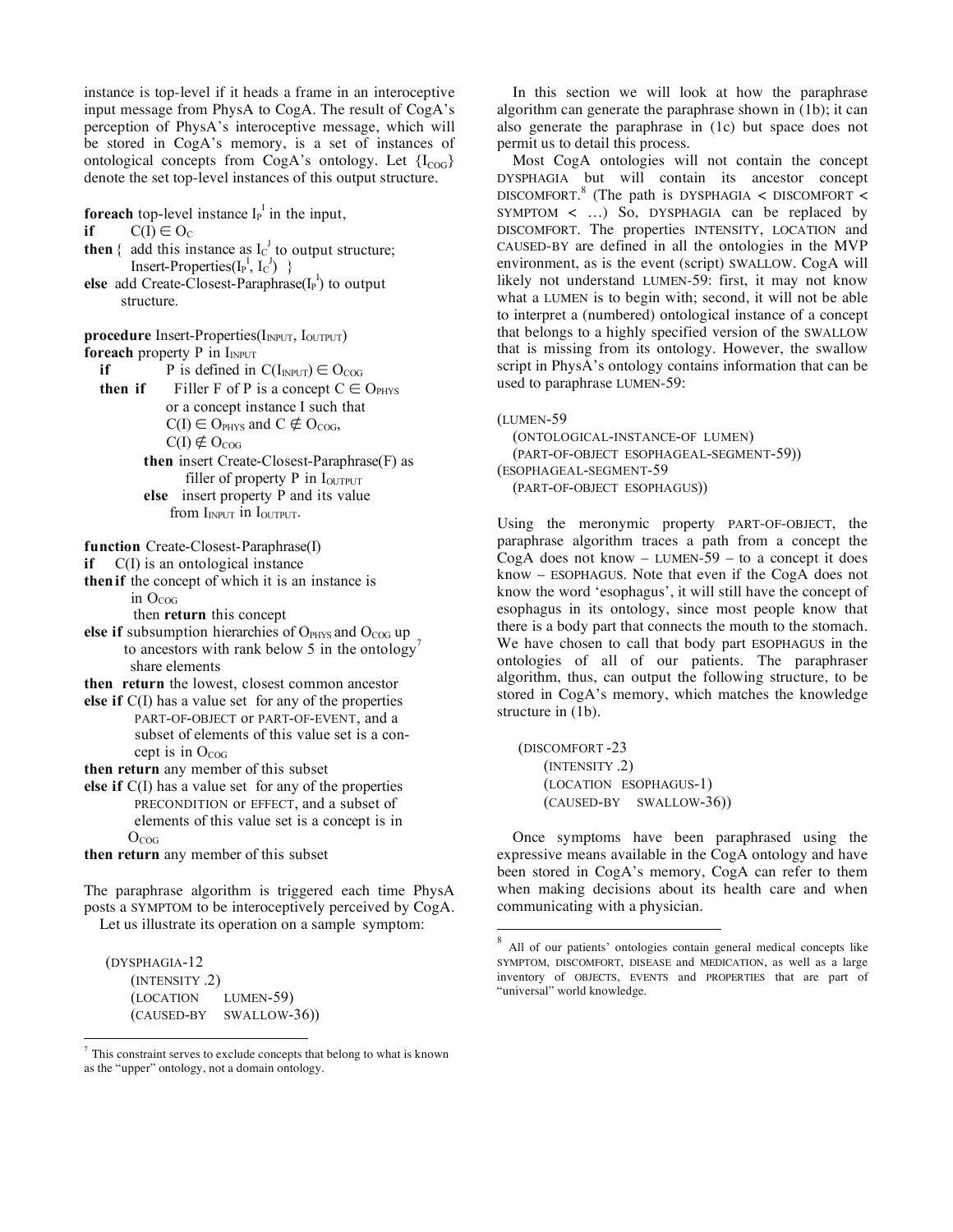### **Understanding Natural Language**

In addition to interoception, the MVP's cognitive agent can perceive the world through understanding natural language.

 Each agent – real or virtual – has an idiosyncratic lexicon, ontology and fact repository (memory); as such, people adjust their utterances to their expectations of their interlocutor's knowledge. For example, rather than ask a patient, "Do you have dysphagia?", a physician would more naturally ask, "Does food ever get stuck when you swallow?"

 When the virtual patient, or any of the agents in any applications of Ontological Semantics, receives language input, it processes it using its personal ontology, lexicon and memory, in conjunction with the OntoSem semantic analyzer. The goals of processing are: a) to disambiguate the input, b) to carry out all necessary reasoning (including reasoning for reference resolution and the interpretation of indirect speech acts), and c) to store the results of analysis in its memory using meaning representations like the ones shown above. As we mentioned earlier, the glosses of examples (1a)-(1c), if used as input to the OntoSem analyzer, would produce the associated formal structures. The core process of semantic analysis essentially compares the selectional constraints of heads with their arguments and adjuncts and selects the most felicitous combination of senses (Beale et al. 2004).

 For reasons of space, we cannot provide a complete explanation of how these meaning representations are generated, but we can provide an example that will convey the gist. Consider the input *Food gets stuck when I swallow*  (cf. (1c) above). The OntoSem lexical entry for this meaning of stick is shown below.

```
(stick-v1 
   (cat v) 
   (ex "The wheels (got) stuck (in the mud).") 
   (syn-struc 
      ((subject ((root $var1)(cat np)) (root $var0)(cat v)) 
    (sem-struc 
      (CHANGE-EVENT
         (PRECONDITION (value refsem1)) 
         (EFFECT (value refsem3))) 
      (refsem1 
        (MOTION-EVENT (THEME (value ^$var1))))
      (refsem2 
         (MOTION-EVENT
            (PRECONDITION (value refsem1)) 
           (THEME (value \text{``\$var1)})) (refsem3 
         (MODALITY 
            (TYPE epistemic) (VALUE 0) 
            (SCOPE (value refsem2)) 
            (ATTRIBUTED-TO (or ^$var1 *speaker)))) 
      (MODALITY 
        (TYPE evaluative) (VALUE < 0.3)
        (SCOPE (value \text{``\$var0)}) (ATTRIBUTED-TO \text{''speaker}))))
```
The syntactic structure (syn-struc) indicates that it is an intransitive sense. The semantic structure (sem-struc) says that this is a CHANGE-EVENT – an EVENT whose meaning is defined in terms of its preconditions and effects.<sup>9</sup> The refsem notation introduces reification of relation fillers. The caret,  $\wedge$ , means "the meaning of," so that, for instance, ^\$var1 means "the meaning of whatever the value of the syntactic variable \$var1 is." This is a device for encoding linking, which is a syntax-to-semantics mapping. The precondition for this sense of *stick* is a successful MOTION-EVENT with a certain THEME, and the EFFECT is an unsuccessful MOTION-EVENT with the same THEME. The assignment of epistemic modality with a value of 0 scoping over the second MOTION-EVENT indicates its failure. The assignment of the evaluative modality reflects the meaning that getting stuck is undesirable for the agent of the action and the speaker. So, instead of pointing to a concept STICK in the ontology, this meaning is explained using preconditions and effects: sticking can only happen if something has been in motion and is now not in motion, and the lack of motion is an undesirable thing. This semstruc is used in the lexicon entries for the appropriate senses of all of the synonyms of *getting stuck*, such as *getting caught, catching up, sticking,* etc.

# **Searching Memory for Matching Events/States**

As stated earlier, the main job of agent to agent paraphrase is to create memories. The matching of new memories to old memories must be done as part of memory management, but this is unproblematic: the memories of a given type of event will always be recorded the same way for a given agent. However, when it comes to language processing and the expected communication between artificial agents and a human, matching becomes a big issue.<sup>10</sup> In this section we talk about  $CogA$ 's task of matching questions posed by a person to its own stored memories so that it can adequately answer the question.

 Below is a sampling of sources of mismatch between physician input and CogA memory, and the means we use to overcome them.

**A. String-level paraphrase.** OntoSem text processing can reduce the meaning of essentially synonymous strings to a single formal meaning representation. For example, lexical synonyms (be they words or phrases) and different diathesis transformations (e.g., active and passive voice) yield the same meaning representation. Likewise, a single representation is produced for inputs with semantic inversions – *X led to Y* will produce the same representation *as a result of X, Y*. Another widespread source of paraphrase that is resolved by basic semantic

 $\overline{a}$ 

<sup>9</sup> CHANGE-EVENTs are a staple of conceptual representation; cf. Minsky's (2006) Trans-Frames (p.283) and McShane 2008 (forthcoming).

Creating new memories based on language input is also done, but it is outside the scope of this paper.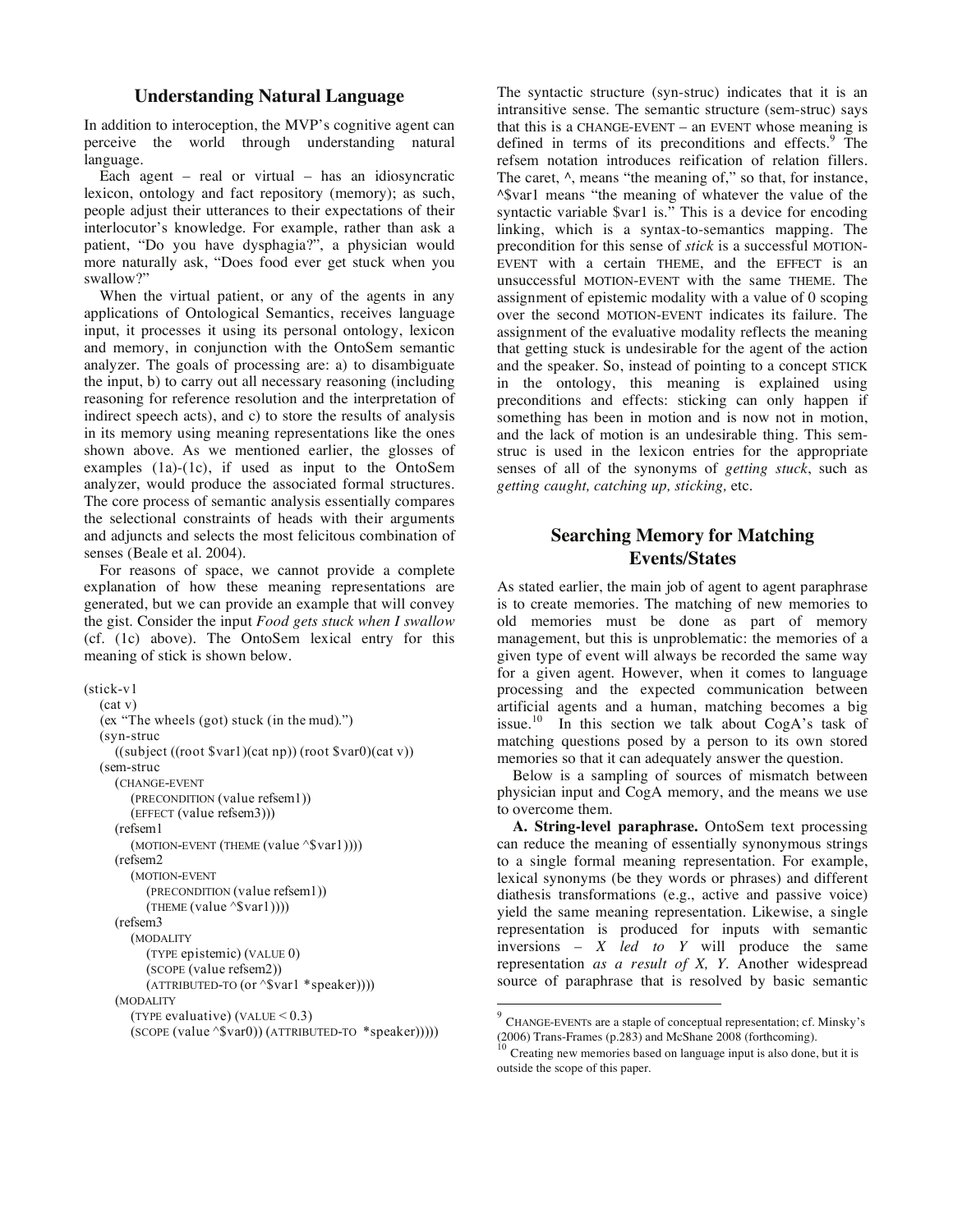analysis is the use of light verbs: e.g., OntoSem will produce the same output for *carry out an inspection* and *inspect*.

**B. Reference resolution.** Reference resolution is needed for all kinds of semantically oriented text processing. Our approach to reference resolution is to link all referring expressions to their fact repository *anchors*, using textual coreference as a heuristic but not as a stopping point for reference resolution. We are currently working on improving our reference resolution capabilities so that if, for example, the physician's input is *Does it hurt?*, CogA can resolve *it* to the correct real-world anchor in its memory, and can try to match a fully anchored knowledge structure from the text input to the relevant structures in its memory.

**C. Specificity/vagueness.** One can talk about objects and events using very different levels of specificity. For example, a physician might be asking about *discomfort* in the *esophagus* whereas the VP has a memory of some *symptom* in its *chest*.

**D. Level of detail.** The VP might remember that it experienced discomfort when it swallowed, with no location specified, whereas the physician might ask about discomfort in the esophagus when swallowing. Similarly, the physician might ask about the difference in symptoms between swallowing food and drink, whereas the VP never thought to remember them separately – he thinks of all ingestion as the same.

**E. Term vs. explanation**. A common locus of paraphrase involves using a known term versus an explanation of that term. E.g., the physician might refer to the *esophagus* whereas the patient might think of the esophagus as *the body part between the mouth and the*   $(ANIMAL-PART$ (PROXIMAL-TO STOMACH)). Or, the physician might use the term *bolus*, which the patient does not know, and have to follow up with an explanation of what a bolus is – swallowed food or drink.

**F. Wordy vs. pithy.** Some people are very wordy whereas others are pithy. Functionally superfluous wordiness must be stripped from the meaning of text input in order for CogA to match it with stored memories. E.g., the physician might ask, *Let's say you're eating dinner and you go to swallow some food, or even drink, and while you are swallowing something feels not quite right – does that ever happen to you?* Or he could just say *Do you have trouble swallowing?* 

This short non-exhaustive inventory of paraphrase issues is sufficient to convey the nature and scope of problems associated with having an artificial agent **interpret** new input, **link** that input to stored memories, and **leverage** the relevant stored memories to carry out cognitive tasks, like answering questions. The abovementioned heuristics developed for the paraphrasing algorithm between sets of ontological concept instances can be reused for the treatment of linguistically perceived paraphrases. This is made possible because after the language input is analyzed, it is represented in exactly the same way as are results of interoception. However, additional heuristics are needed for the just mentioned issue F (although we expect wordiness from some people, we do not expect it of intelligent agents) and for some subtypes of issues C-E.

### **Discussion**

Recently advanced dialog systems have been developed and deployed in the medical domain (e.g., Allen et al. 2006). We believe that developing cognitive models of patients based on simulated physiological and pathological processes incorporates that objective while adding a cognitive modeling angle to it.

 Lexical and ontological lacunae call for a useful application of machine learning. Ideally, when faced with a knowledge gap (like lack of knowledge of the terms *dysphagia* and *bolus*), a system will take the initiative by asking a clarification question, then understand the human's response as a definitional descriptive paraphrase and automatically create a lexicon entry or an ontological concept that will help in treating the original input and will enhance the agent's knowledge in general. We are currently developing such machine learning capabilities. Within the MVP project, we are enabling agents to learn by being told: e.g., the human doctor explains to the patient that his difficulty swallowing is actually called *dysphagia,*  and the patient stores that knowledge as a memory in his ontology and lexicon. Outside of MVP, we are working on automating the acquisition of lexicon and ontology by exploiting our system's ability to semantically analyze text. This approach, which we call "learning by reading by learning to read," promises to ease the knowledge bottleneck and thereby make the methods that we develop for smaller domains more readily applicable to wider domains (Nirenburg and Oates 2007).

 In conclusion, this paper has described an approach to modeling the augmentation and management of an intelligent agent's memory as a result of the latter's perception and interoception. A characteristic feature of this approach is the use of the same ontological metalanguage and the same structure of the agent's memory to store the results of different perception interoception systems. Indeed, the same knowledge resources are used for encoding both symptoms obtained from the simulated physiological agent and the meaning of natural language messages that the cognitive agent receives from the human during a dialog. At the moment, the system addresses only two kinds of perception – interoception and language. We believe that this modeling, based as it is on simulation and paraphrase and incorporated into an ontologically-grounded memory, can be applied also for other kinds of input, for example, tactile and visual.

 Finally, our approach to paraphrasing has promise in more traditional application areas of NLP, such as machine translation. If one can generate a set of meaning-preserving paraphrases for an input text, then the probability that at least one of these paraphrases will lend itself to a good